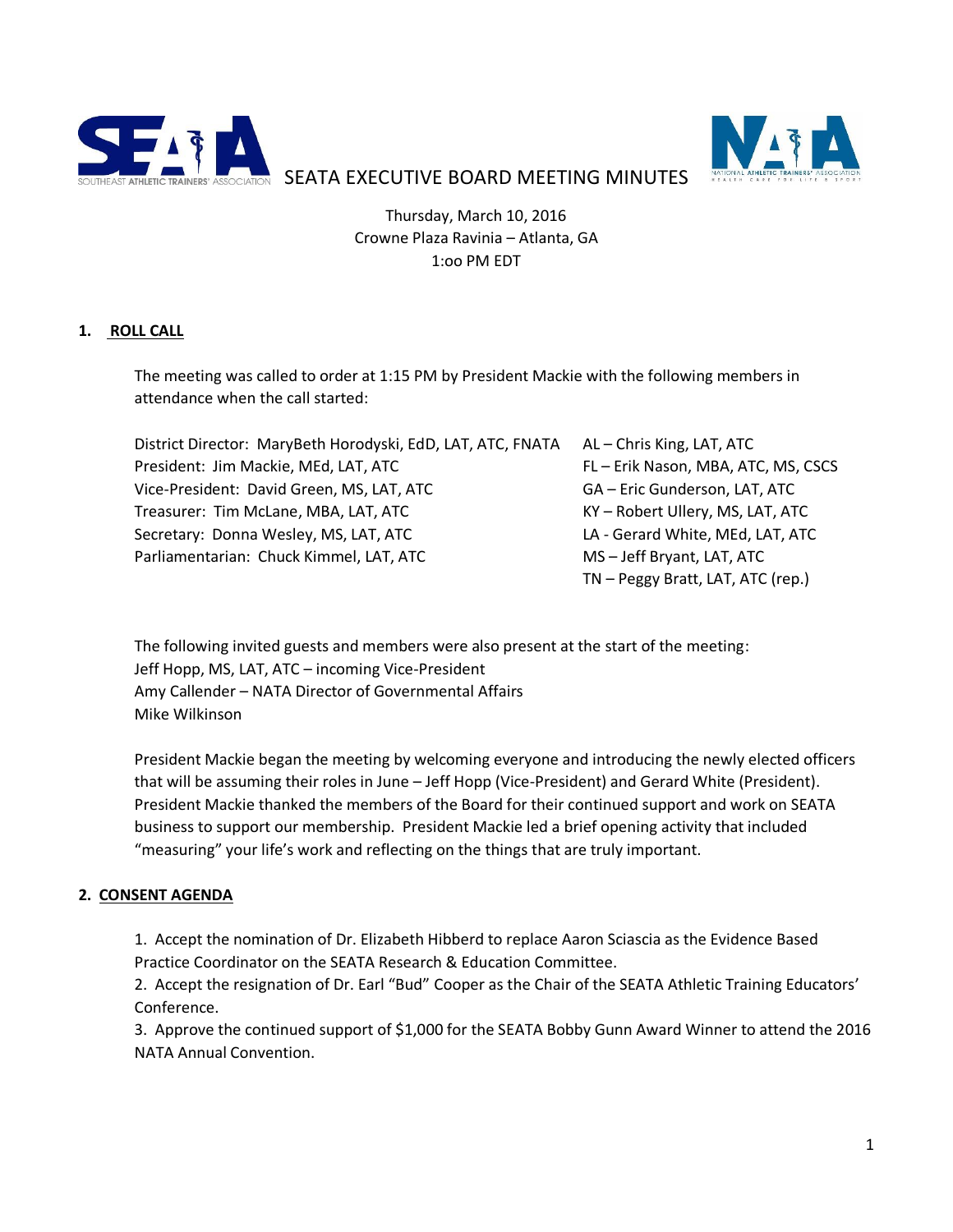- 4. Approve the following Committee member appointments:
	- A. Ray Burr MDAT Mississippi representative
	- B. Robert White MDAT Alabama representative
	- C. Pricilla Dwelly MDAT Kentucky representative

### **MOTION (KY/LA):** To accept the above consent agenda items. **7-0-0-0** *APPROVED*

President Mackie asked that the record show that the following vote was previously approved electronically (February 16, 2016):

**MOTION (JM/KY):** Approval of recommendations of Honors & Awards Committee for recipients. *7-0-0-0 APPROVED*

## **3. OFFICER REPORTS**

### **Director's Report**

1. The Board of Directors has been busy with work on Governmental Affairs and Director Horodyski will allow Amy Callender to provide a full report later in the meeting.

2. NATA Board of Directors approved \$100,000 to continue supporting the efforts of Kory Stringer Institute to mapping Secondary School Athletic Trainer coverage for 2017.

3. The Board approved the formation of the Professional Responsibility Work Group.

4. The NATA Board of Directors approved the recommendation from COPA (Committee on Practice Advancement) for terminology change to emphasize AT first, "I am an AT in \_\_\_\_\_ (whatever your practice setting)".

5. NATA Executive Director Dave Sadler will be attending our Symposium this weekend and plans to join our Executive Board meeting later this afternoon to give a brief update on the happenings of the NATA.

6. The Secondary School Athletic Trainers' Committee has approved the curriculum for secondary school students and Larry Cooper will be joining us this weekend and can provide more information and outline the curriculum. It is important to emphasize that high school students are not healthcare providers. The SSATC is also looking at the development and awarding of a Servant's Heart Award.

7. The College/University Athletic Trainers' Committee has been working on a risk management toolkit and it is now under legal review.

8. The Young Professionals' Committee will be working this weekend to get members signed up for NPI. Director Horodyski commended YPC Chair Ashley Morgan for her work on this and other activities to involve and motivate the young professionals. Director Horodyski also reminded the Board that with the By-Laws changes that the Board needs to take action to update the Committee Candidate Form to reflect the NPI requirement that has been previously discussed.

9. Drs. R. T. Floyd and Pattie Tripp with the NATA Foundation will be here later in the meeting to address concerns about the endowed scholarships.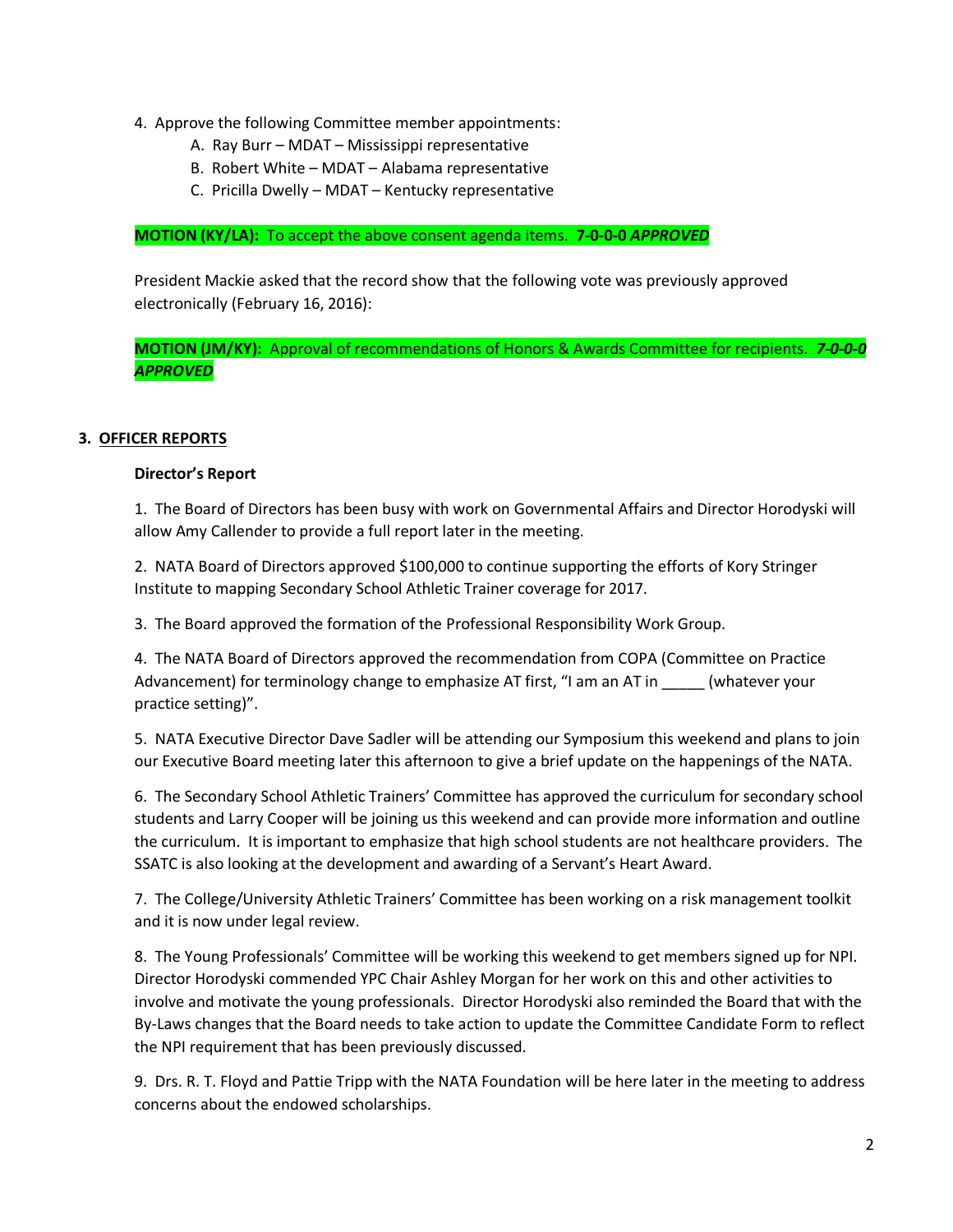10. The June meeting in Baltimore looks to be one of the larger meetings in recent years.

11. The Knowledge and Initiatives department is continuing to work on the National Leadership Academy which will replace StarTRACKS.

12. The NATA Board of Directors again voted to provide complimentary Annual Symposium registration to NATA Committee Chairs and those that will be incoming chairs.

13. Director Horodyski encouraged Board members and state leaders to register early for NATA and to sign-up for NATA Capitol Hill Day.

14. The Executive Committee on Education issued a statement on the change of degree and asked that it not be referred to as "entry level Master's degree", but referred to as "Master's degree for entry into the profession". It was also noted that school accreditation is a topic for CAATE and not an NATA issue, but the NATA is aware of the fact that some schools are choosing not to meet the new requirements and therefore will not be accredited.

# **President's Report**

1. President Mackie began his report by wishing everyone a Happy National Athletic Training Month. He also recognized and welcomed Tennessee Vice-President Peggy Bratt who is serving in President Scott Byrd's absence and has full voting privileges in accordance with By-Laws.

2. The SEATA Members' Meeting in Baltimore will be at 6:15 PM on Thursday, June 23. It is expected that the SEATA Executive Board Meeting will be from 4-6 on that same day, but specifics will be provided at a later time.

3. The Clinical Symposium Oversight Committee will meet this coming Saturday morning, March 12 at a time yet to be determined.

4. President Mackie reported that Tennessee Secretary Clint Sanders was scheduled to provide an update to the Board regarding computer tracking programs for continuing education using Event Mobi and Event Rebel, but he was unable to attend. Secretary Wesley and Treasurer McLane reported that the District Secretaries and Treasurer's Committee is also investigating these programs and will seek further input from Districts that have utilized specific software and apps.

5. President Mackie again thanked the Board for their work and support of him during his time with the SEATA Executive Board and read a brief prepared statement regarding his decision to step down after the June meeting and decline the position of District Director.

# **Vice President's Report**

1. Vice President Green reported that the Crowne Plaza Ravinia staff have been very accommodating with this meeting and that we did have to make a couple of room changes for Sunday in the Pre-Con meeting.

2. Vice President Green reported that he will continue to work with incoming Vice President Jeff Hopp to get him up to speed on preparations for this meeting and the key contacts at the Crowne Plaza Ravinia and Sandra Geiger.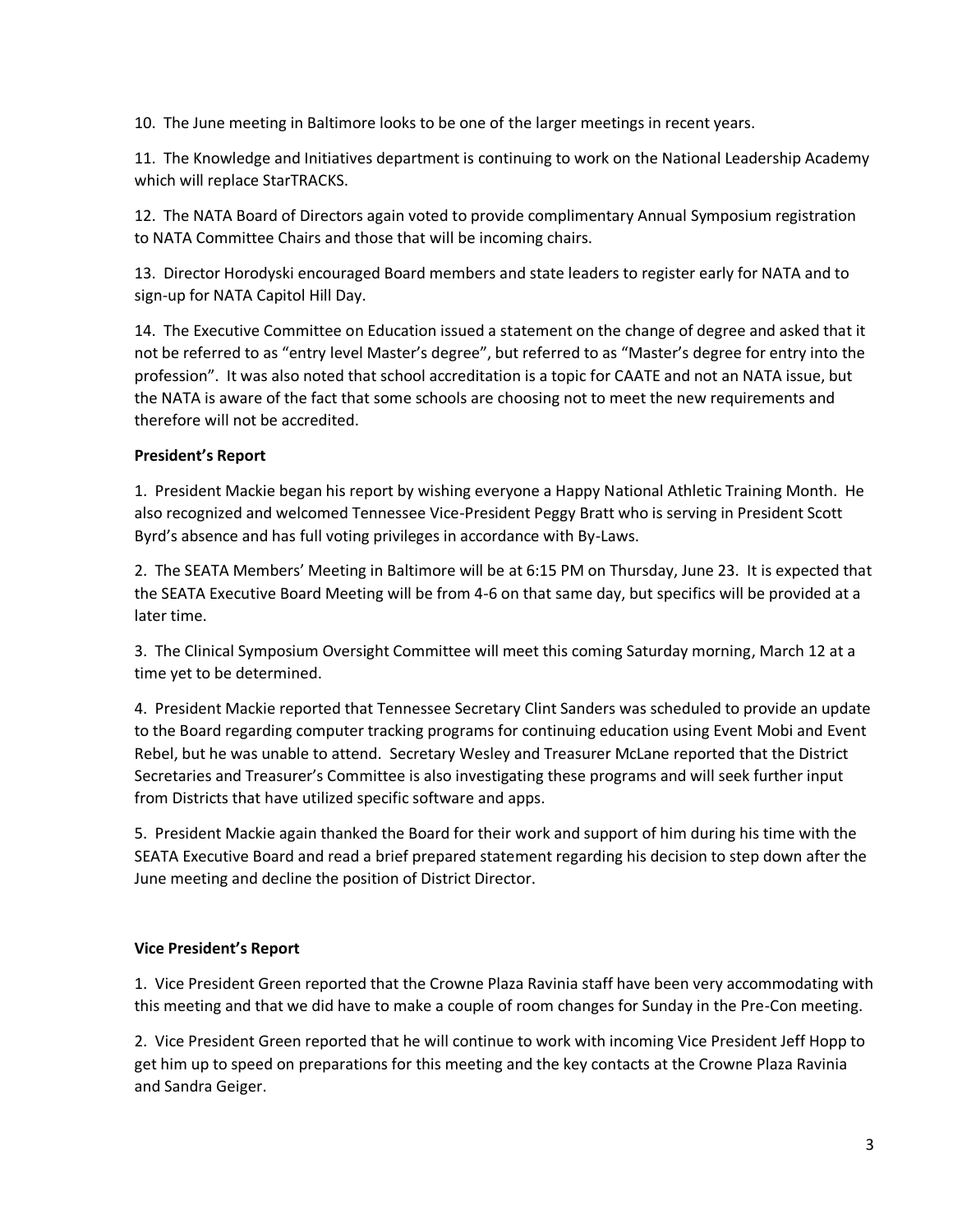## **Secretary's Report**

1. March numbers seem to be fairly good and State Presidents and Secretaries should have received the most recent list of members. Secretary Wesley reported that there still is concern in our overall membership renewal percentage when compared to other districts at this point during the year.

2.Secretary Wesley presented the membership voting statistics for the most recent elections including the By-Laws vote. There was additional discussion about the proposed language for inclusion of the NPI (National Provider Identifier) as a requirement for committee service now that the By-Laws amendment has been adopted by the membership.

**MOTION (LA/MBH):** Require inclusion of NPI on all SEATA form submitted by an Athletic Trainer, with the exception of AT retired membership classification. **7-0-0-0** *APPROVED*

Secretary Wesley will include this in the update of the Policy & Procedures Manual and make changes to the SEATA forms.

## **Treasurer's Report**

1. Treasurer McLane reported that the current account balance is \$ 87,082.29. He reported that our investments are trending down like the stock market has for the first quarter. After meeting with our investment planner, we may need to consider reallocating \$19,000 to improve our return.

2. The ATSS meeting showed a profit of \$3,078.08 which is about a \$2,000 increase from last year and that can be contributed to the reduction in AV expenses since we have purchased our own equipment.

3. The ATEC meeting showed a loss of \$3,355.28. Treasurer McLane requested that the Board discuss the future viability and need of the Athletic Training Educators' Conference. After much discussion from several Board members, the Board was in agreement that the meeting will continue for at least one more meeting and review after the Seventh Biennial meeting under the new Chair, Dr. Mandy Jarriel with the understanding that leadership will be held accountable and must work within their given budget. Additional ideas of marketing and improvement were discussed and should be addressed to Dr. Jarriel.

(Break at 3:15 – meeting resumed at 3:28)

## **4. NEW BUSINESS**

1. Elections Committee Chairman Jeff Bryant requested that he address a couple of items as a result of the most recent election and as we move forward with the Special Election for District Director. As a result of President White (LA) being elected to Vice President and will assume the remainder of President Mackie's term as President beginning in June, there will be a need to replace him on the Elections Committee. President Mackie asked for volunteers and President Gunderson (GA) agreed to join President Byrd (TN) as the Board members on this committee.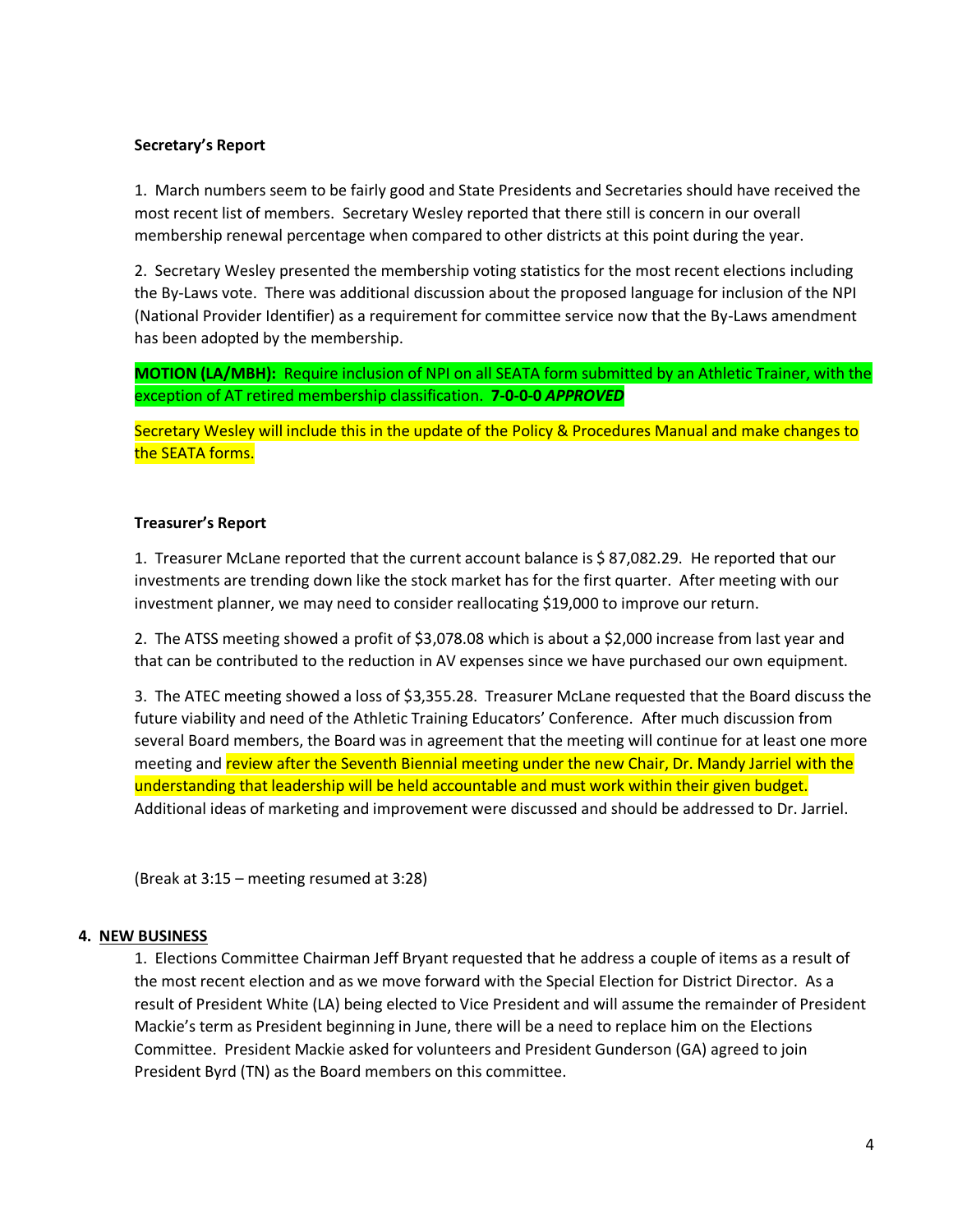2. President White (LA) addressed the Board with a potential issue that arose from his election and subsequent succession of President Mackie. Presently the By-Laws allow for the Vice President to succeed the President, but if President White's opponent had won the Vice Presidential election, he would not have met the requirements to be President as outlined in the SEATA By-Laws. After consultation with Parliamentarian Kimmel, it was determined that there is a conflict in eligibility requirements that needs to be addressed.

# **MOTION (LA/MS):** The Elections Committee shall evaluate candidate eligibility qualifications and resolve current conflict in By-Laws with President and Vice President qualifications. *7-0-0-0 APPROVED*

3. Chairman Bryant (MS) led a discussion of a concern that was voiced to him by a member regarding a member of the Board voicing support of one candidate over another in SEATA elections. There was some historical and emotional discussion on this topic and after thorough consideration of both sides, it was advised that all Board members should use wisdom and discernment about endorsing a candidate.

3. President White (LA) and Chairman Bryant (MS) have been working on the timeline for the Special Election for District Director. The election is set to begin on March 14. Chairman Bryant confirmed with Secretary Wesley that two candidates (Marisa Brunett and Diane King) have met all qualifications and submitted all material thus far and that the deadline for submission of all material is Friday, March 11. The Board requested that all nominees be notified when the deadline to submit the supportive material for inclusion on the ballot has passed and that they are no longer a candidate and Chairman Bryant agreed to do so.

4. Georgia President Gunderson reported that thanks to the efforts of numerous individuals in Georgia, the GATA received GA Resolution 992 this session which recognized National Athletic Training Month and the work of Athletic Trainers.

5. There was a brief discussion about SEATA Legislative Grants and President Ullery presented Kentucky's grant proposal.

# **MOTION (LA/KY):** To approve Kentucky's SEATA Legislative Grant application for 2016. *7-0-0-0 APPROVED*

6. President Mackie read the recommendation for the Research & Education Committee on the awarding of the SEATA Research Grant Winners – Phillip Gribble, "Association of ankle joint cartilage healing and functional measurers in patients with chronic ankle instability", \$2,000 SEATA Research Grant Winner, and M. Spencer Cain, "A randomized control trial investigating the effects of a 4 week ankle rehabilitation program on high school athletes with chronic ankle instability", \$1,000 SEATA Student Research Grant Winner.

**MOTION (AL/KY):** To approve the SEATA Research & Education Committee's recommendations of SEATA Research Grant Winners. *7-0-0-0 APPROVED*

7. President Mackie noted that the Board had previously approved the 2018 and 2019 Clinical Symposium & Members' Meeting to be awarded to the Crowne Plaza Ravinia, and that there are some negotiation with the hotel that need to be made before approval of the Athletic Training Student Symposium contracts, but the proposed dates are identified below and will be voted on at a later time once the contract if finalized.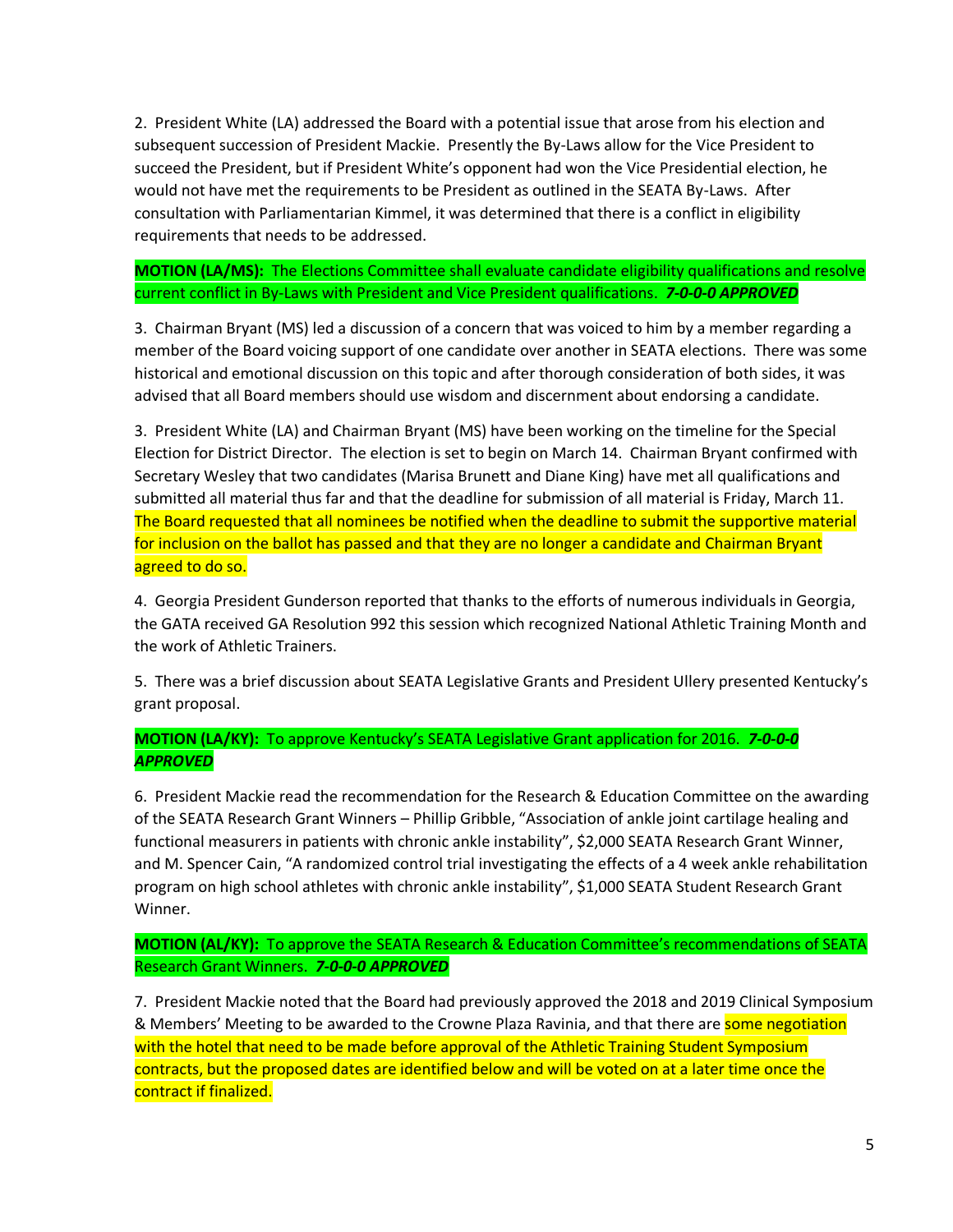| 2018 | ATSS/ATEC - February 1-3      |
|------|-------------------------------|
| 2019 | ATSS - January 31- February 2 |

 $CSMM - March 8-10$  $CSMM - March 7-9$ 

8. President Mackie reminded the Board that the recommendations from the SEATA Most Distinguished Athletic Trainer Committee have previously been approved electronically (Feb. 10) and that those members will be awarded later this week. This committee will be making some specific suggestions to change the nomination form to reflect that this award is designated more for those that do not yet meet the Hall of Fame status and that those already in the Hall of Fame should not be eligible for this award.

9. There was a brief discussion about the need to promote the SEATA Safe Sports School Grant program more to our members and to have more schools apply for this financial assistance. It was noted that the original motion required that the funding for this be approved annually.

**MOTION (LA/TN):** To approve the continued funding of the SEATA Safe Sports School Grant Program for the 2016. *7-0-0-0 APPROVED*

## **5. SPECIAL GUESTS**

President Mackie deferred to our special guests, NATA President Scott Sailor, NATA Executive Director Dave Sadler, and NATA Director of Governmental Affairs Amy Callender.

President Sailor stated that he just wanted to say hello and answer any questions and express his support of Director Horodyski's last SEATA meeting. He was happy to report that while she will be leaving the NATA Board of Directors, she will still be actively involved as the next Chair of the Executive Committee on Education.

Director Sadler reported that he was happy that the NATA's current membership is over 43,000 and that the state of our association is strong.

Amy Callender provided an update on the happenings of the NATA.

- 1. The Knowledge Initiatives group is looking at expanding to meet the different learning styles of our members.
- 2. The deadline to register for NATA Capitol Hill Day is April 22, 2016. She acknowledged SEATA for allocating funds to help members and leaders attend this important event. The deadline for submission of SEATA Capitol Hill Grant applications in April 1. She expects this year's event to sell out, so please register early if you plan to attend.
- 3. The State Association Advisory Committee (SAAC) needs to be updated when states have new officers, so please notify Amy or Jessica at the NATA office.
- 4. The 3 federal bills are still our top priority The Sports Medicine Licensure Clarity Act now has 115 Co-Sponsors, The Safe Play Act, and The Secondary School Athletes' Bill of Rights.
- 5. Several states are currently in the process of reviewing regulation and are subject to deregulation by the state legislature. Our opponents in some areas have been very vocal about expansion of the practice of athletic training and our knowledge, skills and abilities. The NATA asks members to notify Amy or Jessica on these issues and to refer to the NATA APTA Settlement Letter on some of these issues. It is important for us to continue to establish positive relationships at the local and state level with our legislators.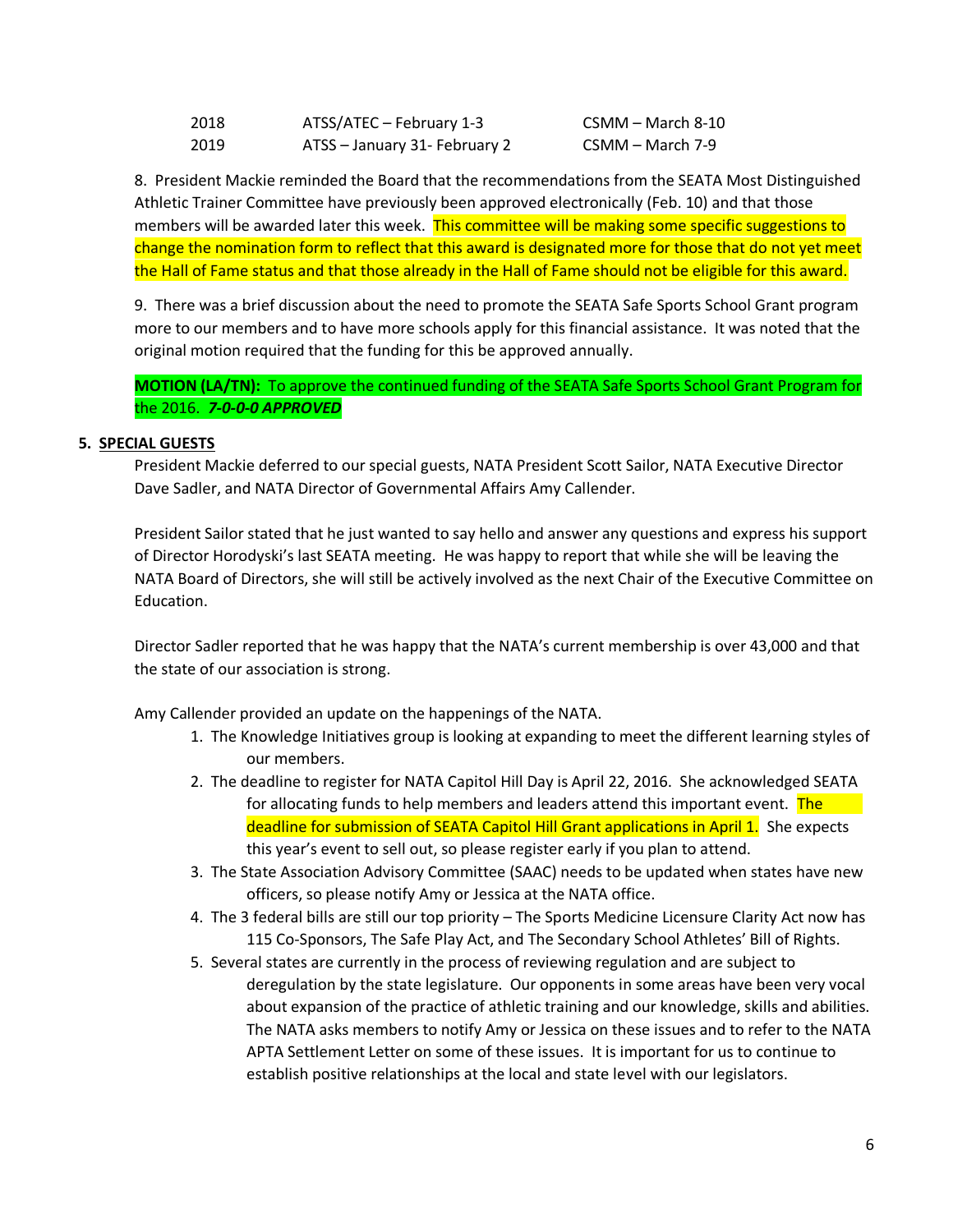6. Thanks to the continued support of the NATA Board of Directors, the NATA was able to give a significant amount of State Legislative Grants this year and several of the states in SEATA were allotted funding.

## **6. INFORMATIONAL ITEMS**

1. President Mackie reported that the CSMM Oversight Committee will meet on Saturday morning from 9-10 to discuss format change

2. President Mackie indicated that there will be a need for upcoming Committee Restructuring, especially the Honors & Awards committee as Crandall Woodson has requested to step down as Chair and several state representatives have also asked to resign from the committee. President Mackie and President White will be working on this going forward.

3. Treasurer McLane reported that he is continuing to investigate Expensify and hopes to have this set up for the June Board meeting.

4. President Ullery (KY) requested thoughts and prayers for Danny McDonald who is an Associate Member in Kentucky who was just diagnosed with advanced stage cancer at the age of 35.

5. President Gunderson (GA) asked that Secretary Wesley review the membership status of current EDAC representative Jeffrey Gilbert to ensure that he is active.

(Break at 4:37 PM – meeting resumed at 4:50 PM)

## **7. COMMITTEE REPORTS**

### *NATA Foundation*

Dr. Pattie Tripp and Foundation President Dr. R. T. Floyd presented an update on the NATA Foundation's endowment status. Based on the Foundation's financial review, they are only funding scholarships based on the 2015 balance of the endowed scholarships. It is their Board's stance to not fund endowments that are not at the appropriate level of funding for this year. Based on their data, the Bobby Barton scholarship is lacking \$2,202 and the Patty & Chuck Kimmel Scholarship is lacking \$2,300 from the appropriate level at this time.

The Board voiced it's concern about future funding of these endowed scholarships, and after considerable discussion of the three options 1) not fund and not award it this year, 2) change the contract language, or 3) self-fund the outstanding balance through SEATA, the Board decided that it was in the best interest to fund the remaining balance so that these scholarships are awarded for 2016.

**MOTION (LA/MBH):** SEATA allocate funds of \$4,502 to the NATA Foundation from the general account to fund the Bobby Barton and Patty & Chuck Kimmel Endowed Scholarships. *7-0-0-0 APPROVED*

Dr. Tripp and Dr. Floyd also presented a request for SEATA to sponsor the Foundations'  $25<sup>th</sup>$ Anniversary Celebration event in Baltimore. Several different sponsorship packages were presented and President Mackie asked the Board to review and vote at a later time on the sponsorship options. Additional activities of the Foundation were discussed and presented including the "Thank an AT" promotion for National Athletic Training Month.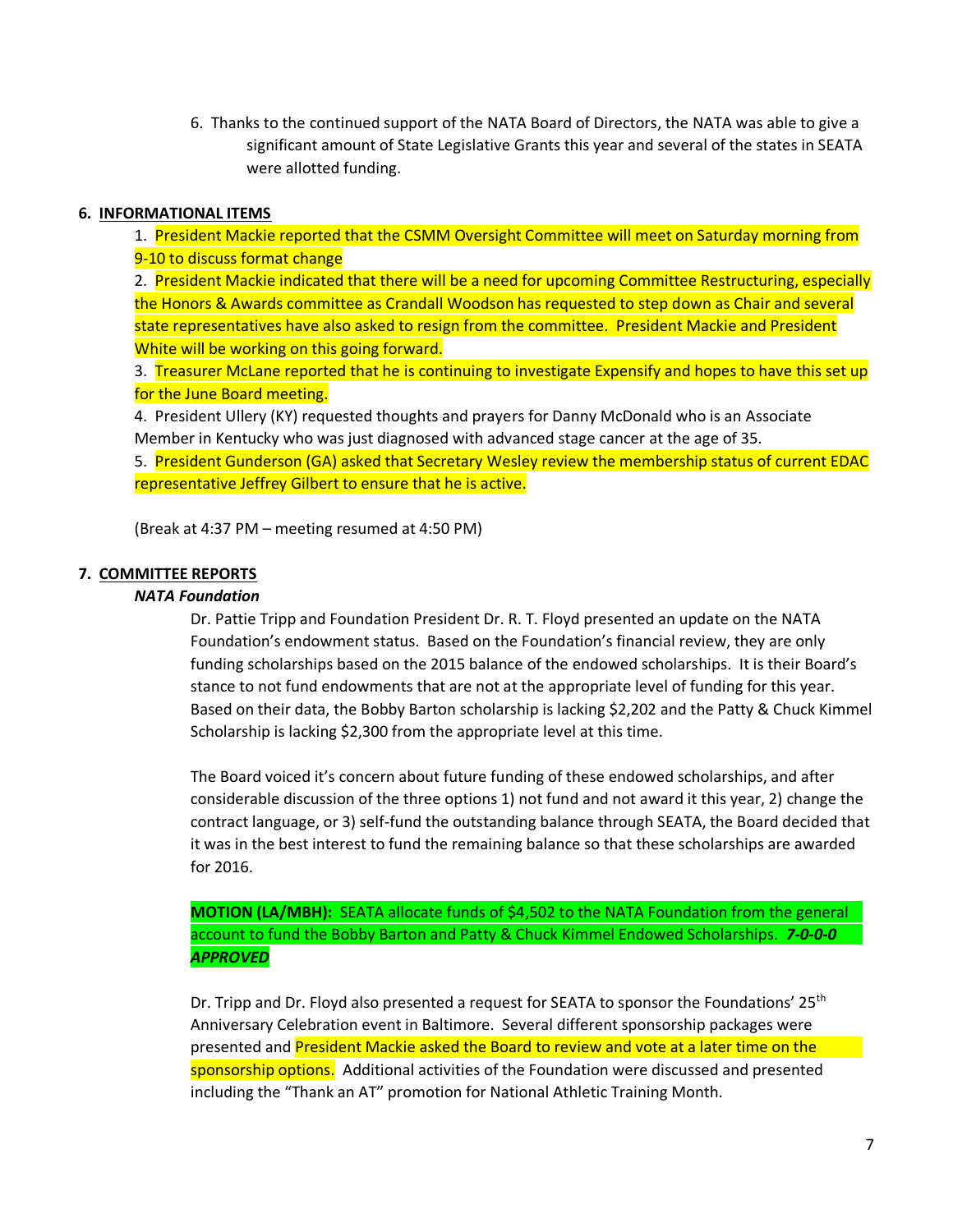Dr. Tripp thanked SEATA for the continued support of the Foundation from the District and individual states. SEATA continues to be a top contributor as well as recipient of the research scholarships that are awarded from the NATA Foundation.

#### *Young Professionals' Committee*

YPC Chairman, Ashley Morgan, presented a proposal outlining the development of a new award to be presented to an outstanding Young Professional each year that would award free registration for the SEATA CSMM. Included in her proposal were the nomination criteria, proposed budget and marketing material for this award. Ms. Morgan also presented a request for additional funding to expand the networking and social activity for Young Professionals associated with the CSMM.

**MOTION (DW/MBH):** Designate \$1,000 to Young Professionals Committee for establishment of YPC Award and networking opportunity in association with the SEATA Clinical Symposium & Members' Meeting. *7-0-0-0 APPROVED*

**MOTION (MS/AL):** To update the Policy & Procedures Manual to reflect the NATA's verbiage on the Young Professionals' Committee. *7-0-0-0 APPROVED*

Tennessee representative Bratt mentioned that the Tennessee Board recently made a change to the TN YPC representative and will now be represented by Kaydy Wellendorf.

**MOTION (TN/KY):** To approve Kaydy Wellendorf as the YPC representative for Tennessee. *7-0-0-0 APPROVED*

#### *SEATA Research & Education Committee*

Chairman Dr. Brady Tripp recognized the outstanding work of Dr. Michelle Boling who joined midyear. Dr. Tripp also recognized the work of Aaron Sciascia as the outgoing EBP Coordinator. President Mackie informed Dr. Tripp that the Board had already approved Dr. Elizabeth Hibberd as Mr. Sciascia's replacement. President Mackie also informed Dr. Tripp that the Board had also approved of their recommendations of the SEATA Research Grant winners – Phillip Gribble and M. Spencer Cain.

Dr. Tripp and Dr. Boling thanked the Board for their continued support of the research grants and appreciated the assistance of Secretary Wesley, Treasurer McLane, and Vice President Green in preparation of this meeting.

#### *SEATA Corporate Partnerships*

Mr. Rich Frazee presented on the number of partners and exhibitors at this years' symposium. He commented that we do have a few that have met the requirement for reduced rate as they have joined us for the past several years.